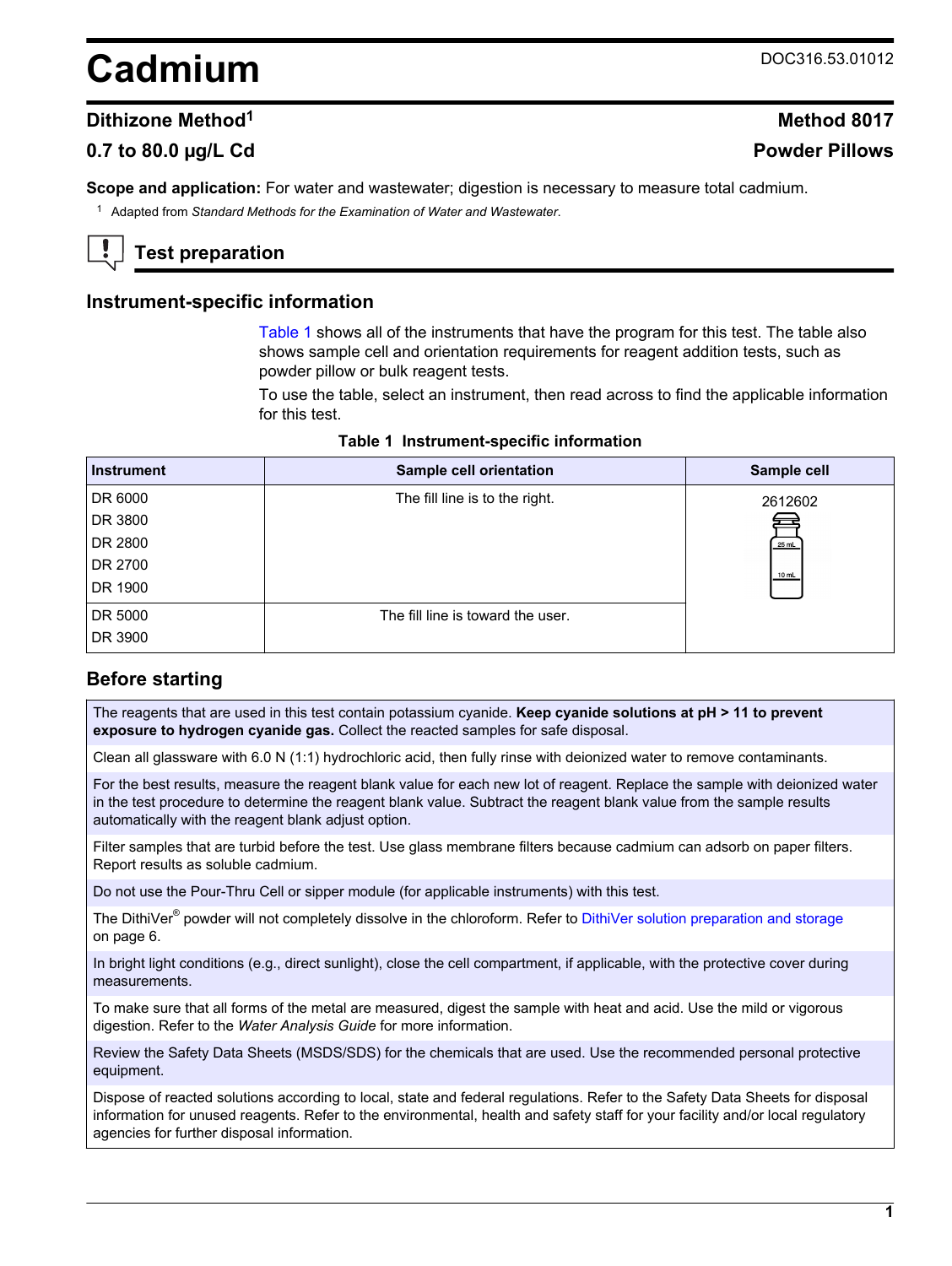## **Items to collect**

| <b>Description</b>                                                                                                                    | Quantity |
|---------------------------------------------------------------------------------------------------------------------------------------|----------|
| Buffer Powder Pillows, citrate                                                                                                        |          |
| Chloroform, ACS                                                                                                                       | 30 mL    |
| DithiVer Metals Reagent Powder Pillows                                                                                                | 1        |
| Potassium Cyanide                                                                                                                     | 0.1 g    |
| Sodium Hydroxide Solution, 50%                                                                                                        | 20 mL    |
| Cotton balls, absorbent                                                                                                               |          |
| Clippers for plastic pillows                                                                                                          |          |
| Cylinder, graduated, 25-mL, glass stopper                                                                                             |          |
| Cylinder, graduated, 250-mL                                                                                                           |          |
| Mixing cylinder, graduated, 50 mL, with glass stopper                                                                                 |          |
| Funnel, separatory, 500 mL                                                                                                            |          |
| Spoon, measuring, 0.1-g                                                                                                               |          |
| Support ring (4-inch) and stand (5 x 8-inch base)                                                                                     |          |
| Sample cells (For information about sample cells, adapters or light shields, refer to Instrument-<br>specific information on page 1.) | 2        |

Refer to [Consumables and replacement items](#page-6-0) on page 7 for order information.

## **Sample collection and storage**

- Collect samples in clean glass or plastic bottles that have been cleaned with 6 N (1:1) hydrochloric acid and rinsed with deionized water.
- To preserve samples for later analysis, adjust the sample pH to less than 2 with concentrated nitric acid (approximately 2 mL per liter). No acid addition is necessary if the sample is tested immediately.
- Keep the preserved samples at room temperature for a maximum of 6 months.
- Before analysis, adjust the pH to 2.5 with 5 N sodium hydroxide solution.
- Correct the test result for the dilution caused by the volume additions.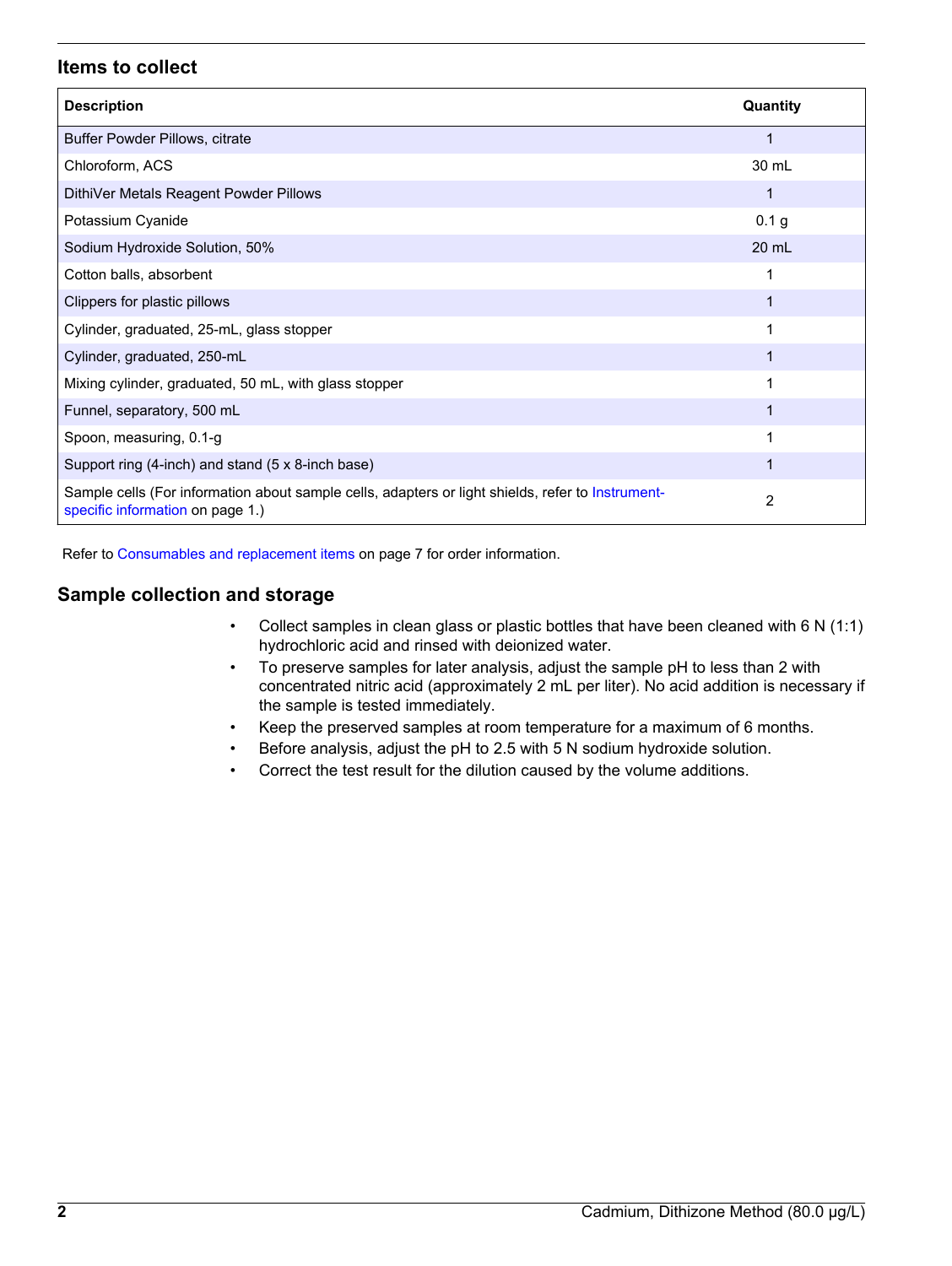# <span id="page-2-0"></span>**Test procedure**



Gas inhalation hazard. Operate the instrument in a fume hood to prevent exposure to hazardous gas.

**W A R N I N G**



**1.** Start program **60 Cadmium, Dithizone**. For information about sample cells, adapters or light shields, refer to [Instrument](#page-0-0)[specific information](#page-0-0) on page 1.



**2.** Fill a 250‑mL graduated cylinder to the 250‑mL mark

with sample.



**3.** Pour the sample into a 500‑mL separatory funnel.



**4.** Add the contents of one Buffer Powder Pillow, citrate type.



**5.** Put the stopper on the funnel. Shake to dissolve.



**6. Prepare the DithiVer solution:** Add 30 mL of chloroform to a 50‑mL mixing cylinder.



**7.** Add the contents of one DithiVer Metals Reagent Powder Pillow.



**8.** Put the stopper on the mixing cylinder. Invert the mixing cylinder several times to mix.



**9.** Add 20 mL of 50% Sodium Hydroxide Solution to the funnel.



**10.** Add one 0.1‑g scoop of potassium cyanide to the funnel.



**11.** Put the stopper on the funnel. Shake vigorously for 15 seconds.



**12.** Remove the stopper. Start the instrument timer. A 1-minute reaction time starts.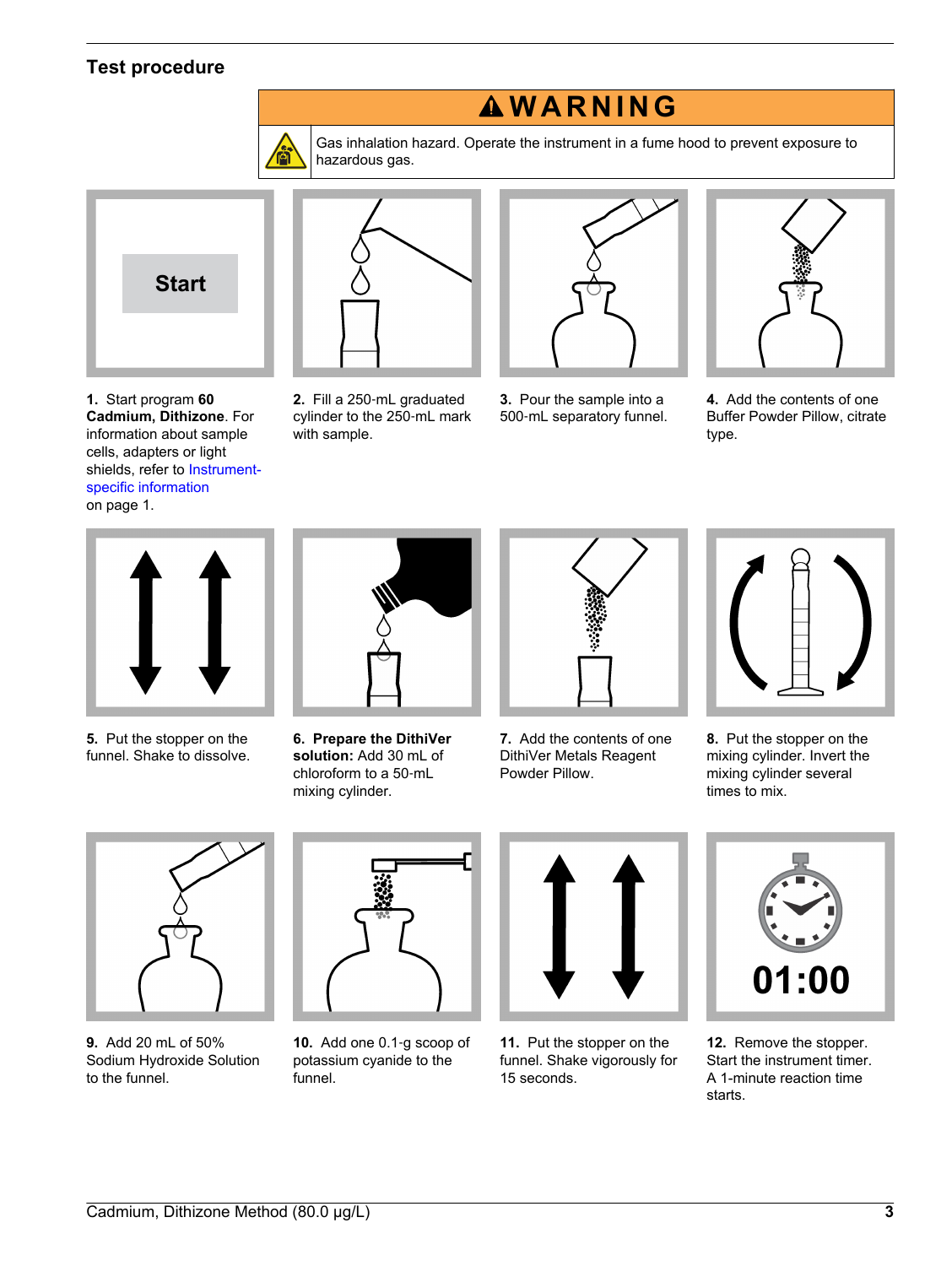<span id="page-3-0"></span>

**13.** Add 30 mL of the DithiVer solution to the 500‑mL separatory funnel.



**14.** Put the stopper on the funnel and invert to mix. Invert the funnel and open the stopcock to vent.



**15.** Close the stopcock. Shake the funnel once or twice. Invert the funnel and open the stopcock to vent.



**16.** Start the instrument timer. A 1-minute reaction time starts.



**17.** Close the stopcock and shake the funnel vigorously during the 1‑minute time period.



**18.** Put the funnel in the stand. Do not move the funnel until the timer expires. If there is cadmium in the sample, the bottom (chloroform) layer becomes orange or pink.



**19. Prepare the sample:** Put a cotton plug the size of a pea into the funnel delivery tube. Slowly drain the bottom (chloroform) layer into a dry 25‑mL sample cell. Put the stopper on the sample cell. The Cd-dithizone complex is stable for more than 1 hour if the sample cell is closed tightly and kept out of direct sunlight.



**20. Prepare the blank:** Put at least 10 mL of chloroform in a dry sample cell. Put the stopper on the sample cell.



**21.** Clean the blank sample cell.



**22.** Insert the blank into the cell holder.



**23.** Push **ZERO**. The display shows 0.0 µg/L Cd.



**24.** Clean the prepared sample cell.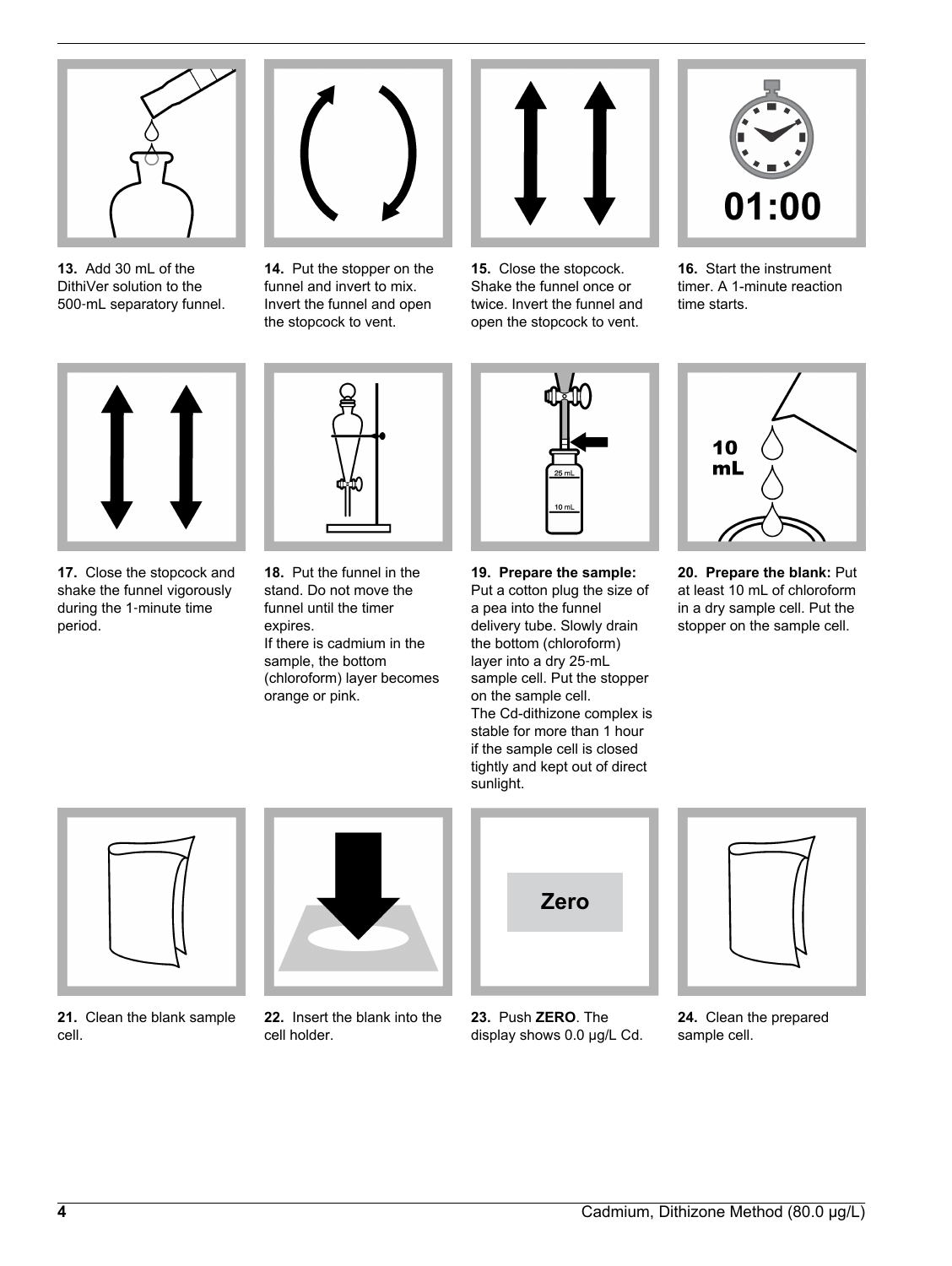



**25.** Insert the prepared sample into the cell holder.

**26.** Push **READ**. Results show in  $\mu$ g/L Cd.

## **Interferences**

To eliminate interference from the metals shown in Table 2, complete the steps that follow after step  $8$  of the procedure.

- **1.** Measure approximately 5 mL of the DithiVer solution into the separatory funnel.
- **2.** Put the stopper on the funnel, invert and open the stopcock to vent.
- **3.** Close the stopcock and shake the solution vigorously for 15 seconds.
- **4.** Do not move the funnel until the layers separate (about 30 seconds). A yellow, red, or bronze color in the bottom (chloroform) layer confirms the presence of interfering metals. Draw off and collect the bottom (chloroform) layer for proper disposal.
- **5.** Do the extraction with fresh 5-mL portions of the DithiVer solution again (discarding the bottom layer each time) until the bottom layer develops a pure dark green color for three successive extracts. These extractions remove only a very small amount of cadmium from the sample.
- **6.** Extract the solution with 2- or 3-mL portions of pure chloroform to remove any DithiVer solution that remains. Collect the bottom layer each time for a correct disposal.
- **7.** Continue with step [9](#page-2-0) of the procedure.
- **8.** In step [13,](#page-3-0) substitute 28.5 mL of DithiVer solution for the 30 mL.
- **9.** Continue with step [16](#page-3-0) of the procedure.

#### **Table 2 Interfering substances**

| Interfering substance                        | Interference level                                                                               |
|----------------------------------------------|--------------------------------------------------------------------------------------------------|
| Highly buffered samples or extreme sample pH | Can be more than the buffering capacity of the reagents and sample<br>pretreatment is necessary. |
| <b>Bismuth</b>                               | More than 80 mg/L.                                                                               |
| Copper                                       | More than 2 mg/L.                                                                                |
| Mercury                                      | All levels.                                                                                      |
| Silver                                       | More than 2 mg/L.                                                                                |

#### **Table 3 Substances that do not interfere**

| Aluminum | Lead      |
|----------|-----------|
| Antimony | Magnesium |
| Arsenic  | Manganese |
| Calcium  | Nickel    |
| Chromium | Tin       |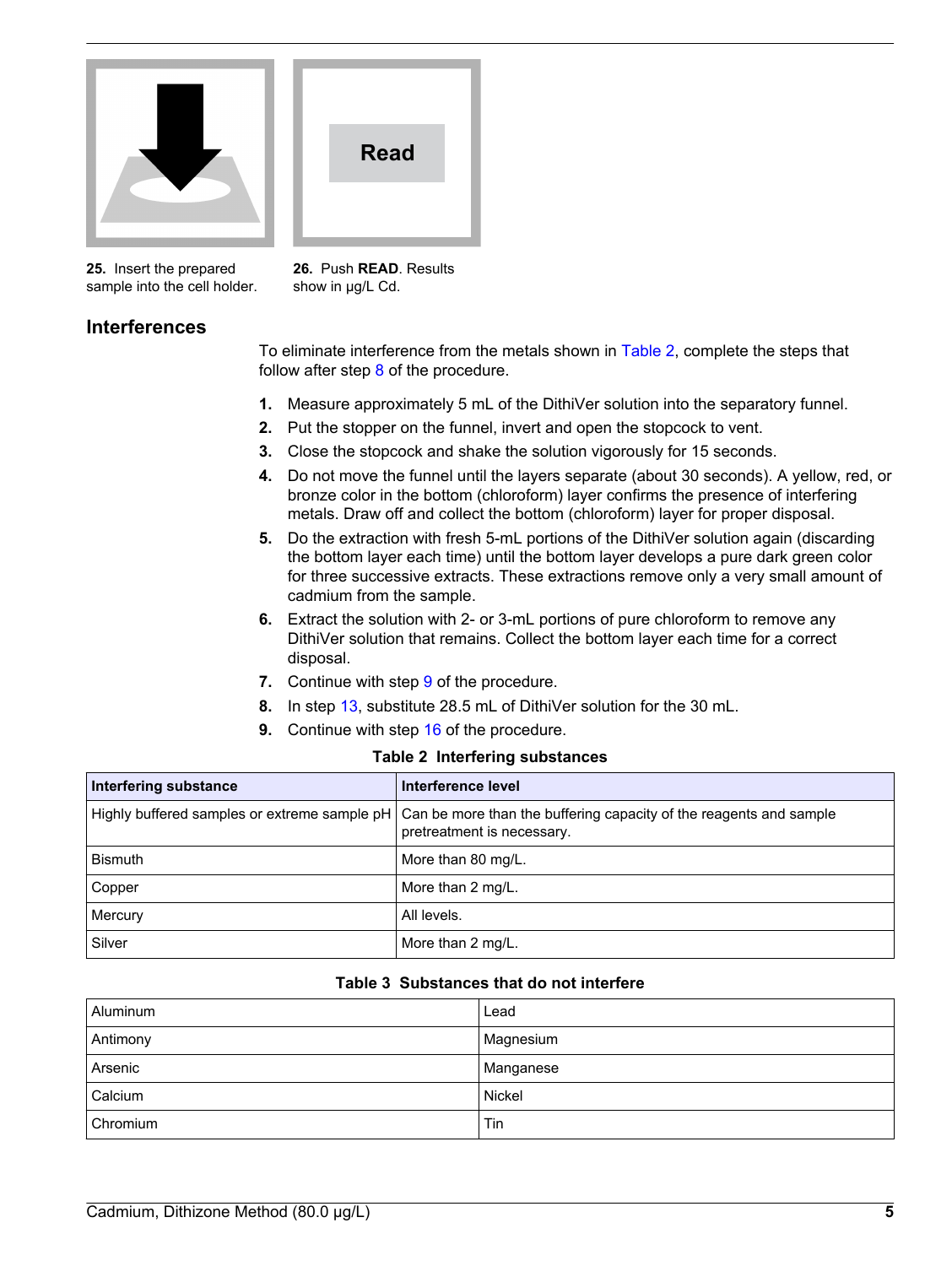# <span id="page-5-0"></span>**Table 3 Substances that do not interfere (continued)** Cobalt Zinc Iron

#### **DithiVer solution preparation and storage**

- Keep DithiVer Powder Pillows away from heat.
- To prepare large quantities of this solution, add the contents of 10 DithiVer Metals Reagent Powder Pillows to a 500-mL bottle of chloroform and invert several times until well mixed (powder may not dissolve completely).
- Keep dithizone solution in an amber glass bottle for storage. This solution is stable for 24 hours.

## **Accuracy check**

#### **Standard additions method (sample spike)**

Use the standard additions method (for applicable instruments) to validate the test procedure, reagents and instrument and to find if there is an interference in the sample. Items to collect:

- Cadmium Standard Solution, 100-mg/L Cd
- 100-mL volumetric flask, Class A
- 25.0-mL volumetric pipet, Class A
- Pipet, TenSette, 0.1–1.0 mL
- Pipet tips for TenSette Pipet, 0.1–1.0 mL
- **1.** Prepare a 25-mg/L cadmium standard solution as follows:
	- **a.** Use a 25.0-mL volumetric pipet to add 25.0 mL of a 100-mg/L cadmium standard solution to a 100-mL volumetric flask.
	- **b.** Dilute to the mark with deionized water. Mix well. Prepare this solution weekly.
- **2.** Use the test procedure to measure the concentration of the sample, then keep the (unspiked) sample in the instrument.
- **3.** Go to the Standard Additions option in the instrument menu.
- **4.** Select the values for standard concentration, sample volume and spike volumes.
- **5.** Prepare three spiked samples: use the TenSette pipet to add 0.1 mL, 0.2 mL and 0.3 mL of the prepared standard solution, respectively, to three 250-mL portions of fresh sample. Mix well.
- **6.** Use the test procedure to measure the concentration of each of the spiked samples. Start with the smallest sample spike. Measure each of the spiked samples in the instrument.
- **7.** Select **Graph** to compare the expected results to the actual results.

*Note: If the actual results are significantly different from the expected results, make sure that the sample volumes and sample spikes are measured accurately. The sample volumes and sample spikes that are used should agree with the selections in the standard additions menu. If the results are not within acceptable limits, the sample may contain an interference.*

#### **Standard solution method**

Use the standard solution method to validate the test procedure, the reagents and the instrument.

Items to collect:

- Cadmium Standard Solution, 100-mg/L Cd
- 100-mL volumetric flask, Class A
- 5.00-mL volumetric pipet, Class A
- 2.00-mL volumetric pipet, Class A
- Pipet filler safety bulb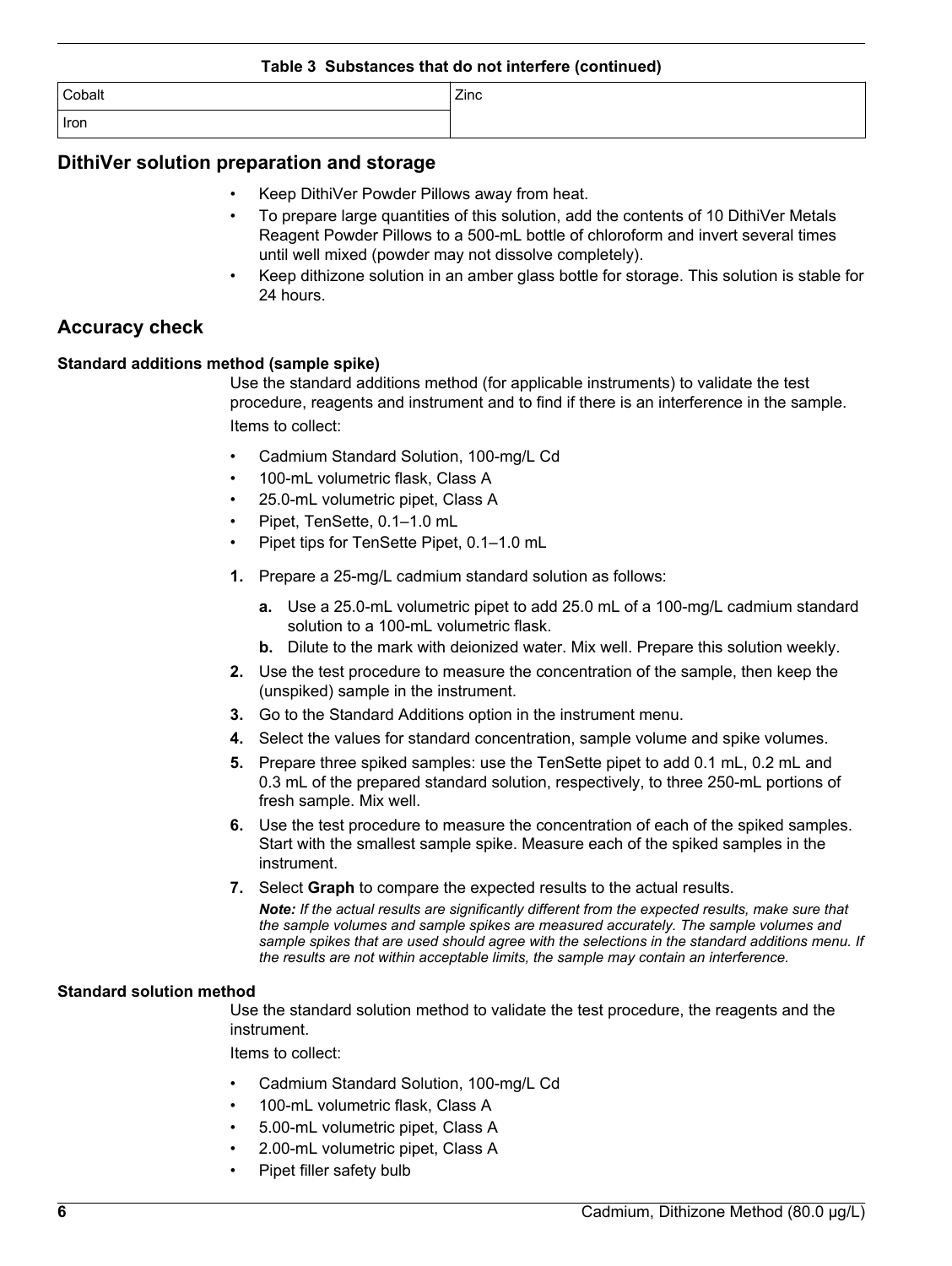- <span id="page-6-0"></span>• Cylinder, graduated, 250-mL
- Separatory funnel, 500-mL
- Deionized water
- **1.** Prepare a 5.0-mg/L cadmium stock solution as follows:
	- **a.** Use a pipet to add 5.00 mL of a 100-mg/L cadmium standard solution to a 100 mL volumetric flask.
	- **b.** Dilute to the mark with deionized water. Mix well.
- **2.** Prepare a 40 µg/L cadmium standard solution as follows:
	- **a.** Use a graduated cylinder to add 248 mL of deionized water into a 500-mL separatory funnel.
	- **b.** Use a pipet to add 2.00 mL of the 5.0-mg/L cadmium stock solution into the separatory funnel. Mix well.
- **3.** Use the test procedure to measure the concentration of the prepared standard solution.
- **4.** Compare the expected result to the actual result.

*Note: The factory calibration can be adjusted slightly with the standard adjust option so that the instrument shows the expected value of the standard solution. The adjusted calibration is then used for all test results. This adjustment can increase the test accuracy when there are small variations in the reagents or instruments.*

# **Method performance**

The method performance data that follows was derived from laboratory tests that were measured on a spectrophotometer during ideal test conditions. Users can get different results under different test conditions.

| Program | <b>Standard</b> | Precision (95% confidence interval) | Sensitivity<br>Concentration change per 0.010 Abs change |
|---------|-----------------|-------------------------------------|----------------------------------------------------------|
| 60      | 40 µg/L Cd      | 39.3–40.7 µg/L Cd                   | 0.73 µg/L Cd                                             |

## **Summary of Method**

The dithizone method measures cadmium in water and wastewater. The DithiVer Metals Reagent is a stable powder form of dithizone. Cadmium ions in basic solution react with dithizone to form a pink to red cadmium-dithizonate complex, which is extracted with chloroform. The measurement wavelength is 515 nm.

## **Pollution prevention and waste management**

Do not pour chloroform, cadmium and cyanide solutions down the drain. Collect the chloroform solutions and the cotton plug that are used in the delivery tube of the separatory funnel for disposal with laboratory solvent waste. Collect the cyanide solution as a reactive waste. Be sure that cyanide solutions are kept in a caustic solution with a pH > 11 to prevent potential release of hydrogen cyanide gas. These solutions must be disposed of as a hazardous waste. Dispose of reacted solutions according to local, state and federal regulations.

# **Consumables and replacement items**

#### **Required reagents**

| <b>Description</b>                     | <b>Quantity/test</b> | Unit          | Item no. |
|----------------------------------------|----------------------|---------------|----------|
| Cadmium Reagent Set, includes          |                      | $100$ /p $kg$ | 2242200  |
| <b>Buffer Powder Pillows, citrate</b>  |                      | $100$ /p $kg$ | 1420299  |
| Chloroform, ACS                        | 40 mL                | 4L            | 1445817  |
| DithiVer Metals Reagent Powder Pillows |                      | $100$ /p $kg$ | 1261699  |
| Potassium Cyanide                      | 0.1 g                | 125q          | 76714    |